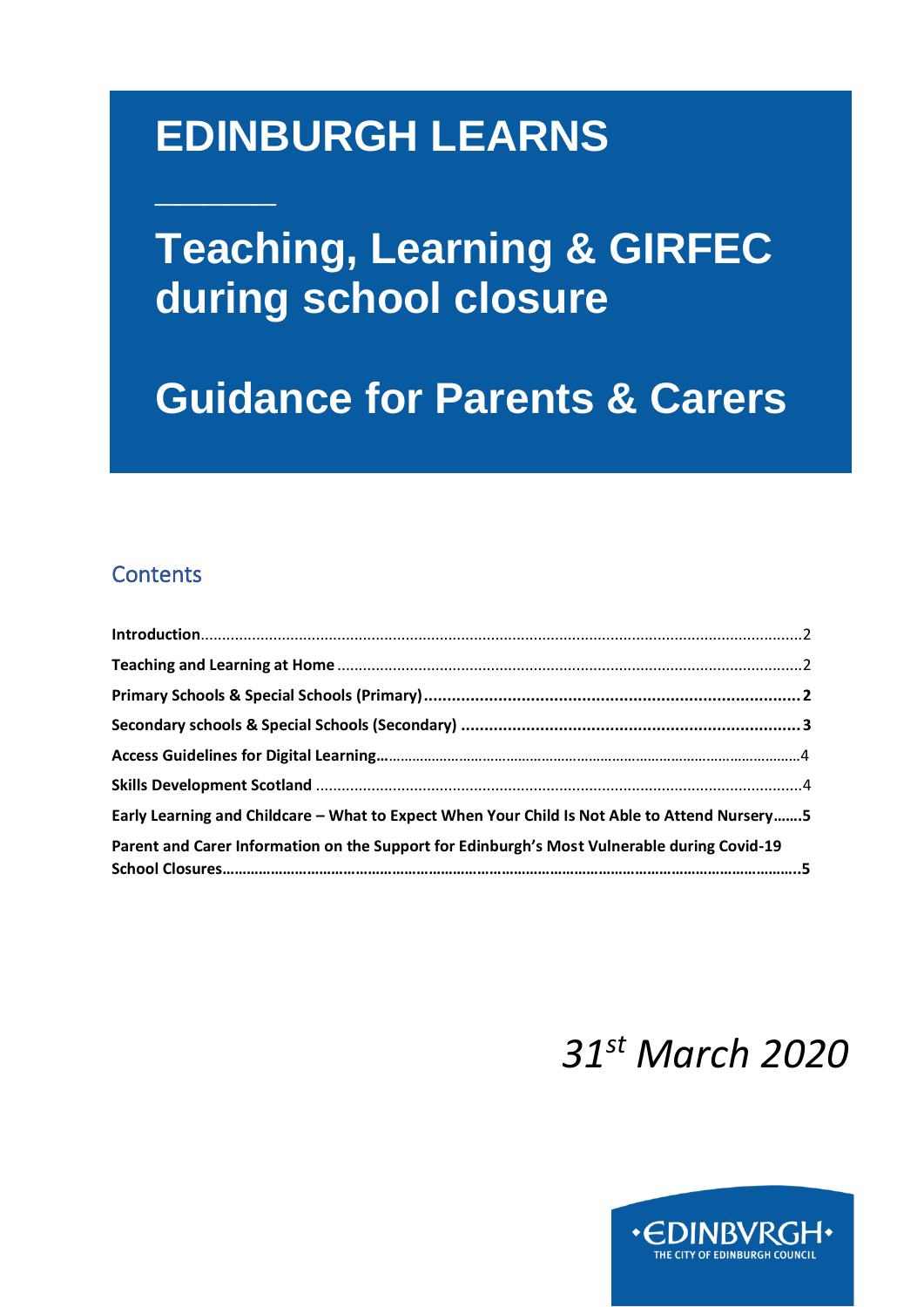## <span id="page-1-0"></span>Introduction

The Corona virus (Covid-19) pandemic has resulted in changes to how we deliver all services, including education. All school staff want to continue to offer the best service possible and many schools in Edinburgh are delivering learning by digital means. Not all schools do this yet, so each school has set up its own systems to share learning: digital, traditional or a mix of both.

The most important thing we are trying to do is to minimise the spread of the virus; to look after our families, ourselves and our communities. We know that you will now be supporting your children with new worries, or concerns arising from the 'lockdown.' This will involve regularly check-ins about how they are feeling about the changes that have occurred e.g. being away from school, friends and being out of their normal routine.

We realise we won't be able to provide exactly the same learning at home as in school right away, but plans are continuing to develop and we will update guidance at school and authority level as frequently as we can.

The children of Key Workers are attending Hub Schools/Centres for learning/childcare in the city, to allow their parents to work. School age children of key workers should bring their school work or learning device with them. Additional activities will also be provided.

During holiday times, a limited number of Hub Schools will be open. An alternative Daily Plan will be followed, where pupils will not be expected to engage in Academic activities.

## <span id="page-1-1"></span>Teaching and Learning at Home

## <span id="page-1-2"></span>Primary Schools & Special Schools (Primary)

## **What Can You Expect?**

- Planned learning activities for your child related to Literacy, Numeracy, and Topics they are learning about. There may also be a range of tasks related to other curricular areas e.g. Art, Music, Science & RME.
- It is important that there is a balance of learn & play, free choice and quiet/recreation time.
- Learning will be shared digitally for learners who have digital access.
- If you don't have digital access, your child will be provided with the resources they need to support their learning e.g. jotters, textbooks, pencils, workbooks etc wherever possible. This includes support materials for pupils with additional needs.
- Home Learning grids, provided by paper (wherever possible) or electronically.
- For learners within Early Years (Nursery and Primary 1) Play-based activities will also be planned. There may also be opportunities for your child to be provided with resources to support their play. These activities may also be suitable for pupils in other stages.
- Class teachers will plan learning, for your child, up to the Easter break (Friday 3<sup>rd</sup> April, 2020), in the short term.
- Learning will be reviewed, and updated.
- Websites, Facebook and Twitter pages will be updated
- There is no expectation that your child should follow a planned programme of learning during holiday periods.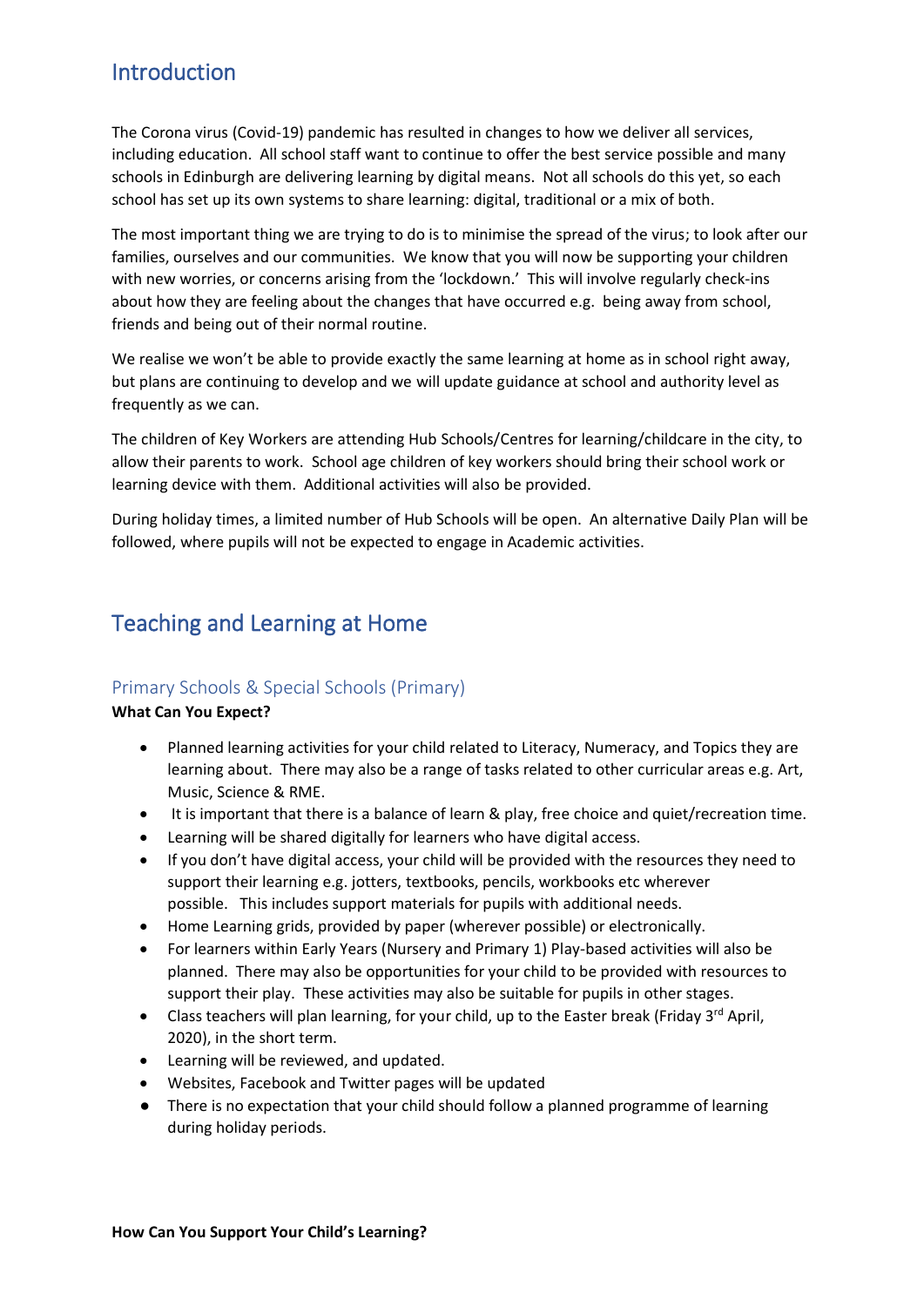- Have a look through any learning materials your child brings home with them so you are aware of what they are being asked to do.
- You might find it helpful to have a look at the Edinburgh Learns Suggested Daily Plan to get an idea of the types of activities that your child might be engaging in. Schools will also plan other activities relevant for their pupils and context.
- If you have digital access, check your school website regularly for updates about learning.
- Support your child in accessing Office 365, if needed, where learning and support materials may be stored.
- Talk with your child about their learning- What they are being asked to do? How are they going to do it? What will make their learning a success? Talk with them about what they have done well and what they would like to improve/learn more about.
- Monitor the amount of time your child spends on-line. Try to encourage them to vary this with other learning, including physical activity, and play.
- Over holiday times, please support your child in engaging with a range of activities which do not focus on formal academic learning.

## <span id="page-2-0"></span>Secondary schools & Special Schools (Secondary)

## **BGE (S1-S3)**

- Class teachers will plan learning opportunities, for their class, which can be carried out at home. This may take the form of a piece of work or activity which would cover several usual "lessons".
- Learning may be shared with learners digitally e.g. through school website pages or Office 365 digital platforms. Where this is not available to students, resources will be sent home
- Activities will be updated, as deemed appropriate, by the class teacher.
- You should refer to school websites regularly for updates regarding pupils' learning.
- Consult Facebook and Twitter pages

## **Senior Phase**

- You should refer to school websites regularly for updates regarding students' learning.
- Consult Facebook and Twitter pages.
- Students should be pointed to suitable materials which will help prepare them for their next level of study.
- Learning may be shared with students digitally e.g. through school website pages or Office 365 digital platforms. Where this is not available to students, resources will be sent home
- Activities will be updated, as deemed appropriate, by the class teacher.
- SQA information will be shared as soon as it is available
- •

## Access Guidelines for Digital Learning

- Office 365 is the online space we use for staff and learners in City of Edinburgh schools. Many students already access this space. The school website will let you know if learning materials should be accessed in this way.
- Office 365 can be accessed through a browser, and also through the various Microsoft apps like Teams, OneNote, Word etc. Students requiring access can log in through a browser using the link on the Digital Learning Team website and navigating to the 'Learners' menu <https://digitallearningteam.org/> and clicking on 'Office 365 Login'.
- Student login information is their Scottish Candidate Number (a nine-digit number provided by their school) and password, both provided by the school.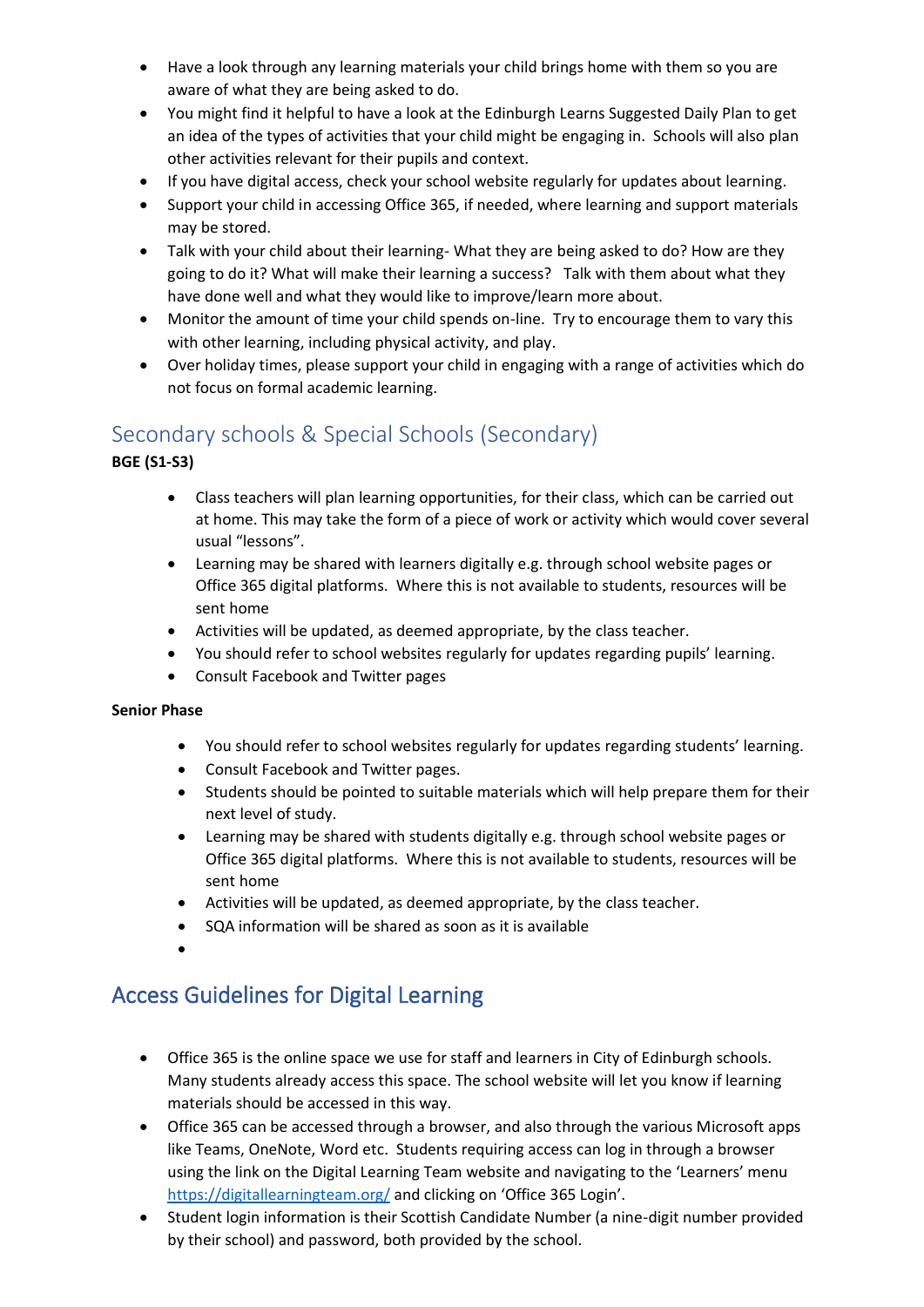- Access through apps on mobile devices requires an additional login step at the beginning of the process which asks to sign in using 'your work, school, or Microsoft account'. Learners should enter their ScottishCandidat[eNumber@ea.edin.sch.uk](mailto:Number@ea.edin.sch.uk) – e.g. [123456789@ea.edin.sch.uk](mailto:123456789@ea.edin.sch.uk) – then they will be asked to enter their Scottish Candidate Number and password in the usual way.
- Any issues regarding usernames and passwords, or questions on how to use Office 365, should be directed to the school admin email address.
- As we actively encourage learners to engage with digital learning tools we would like to highlight the need to stay safe online. The Digital Learning Team website has a section for [Parents/Carers.](https://digitallearningteam.org/parents-carers/) Here you will find a range of resources to support you in addressing online safety with your child. Learners can access a range of interactive resources within the [Learners](https://digitallearningteam.org/digital-safety-websites/) section of the website.

#### **What to do if you have a question or concern?**

- We appreciate that the current arrangements cannot provide you, and your child, with daily contact or feedback from school staff. If you have any issue **related to your child's learning** that you would like help with, please communicate this through your school admin email address. This should will be visible on the school website and will be formatted as 'admin@NAMEOFSCHOOL.edin.sch.uk'. Please check individual school websites for the exact address.
- If you are not able to access email, please call
	- o 07395283439 (Jackie Reid Primary Quality Improvement Manager)
	- o 07952436125 (Darren McKinnon Secondary Quality Improvement Manager)
	- o 07542226551 (Lorna Sweeney Service Manager Schools and Lifelong Learning)

## <span id="page-3-0"></span>Skills Development Scotland

School leavers can still arrange 1:1 guidance with SDS by calling 0131 718 2040 and leaving contact details on the answer machine. An adviser will then follow-up to arrange a telephone appointment.

## Early Learning and Childcare – What to Expect When Your Child Is Not Able to Attend Nursery

- Your nursery will provide guidance and information to you as to how to best support your child's learning through play at home.
- Guidance on developing appropriate experiences and activities will be shared with you by your nursery.
- Children at this stage in their development learn best through real-life experiences, not formal teaching.
- Your setting will continue to update and build on previous experiences over time. Individual nurseries will share this information in a way that best suits their local community.
- Nurseries will share books and resources that you may need to support your child. Many activities will require everyday items that you may already have around the house, which we call 'Loose Parts' e.g. bottle tops, cardboard tubes and boxes.
- Research tells us that the best way to support our children's learning at this stage is time and attention from an adult, lots of spoken language and reading.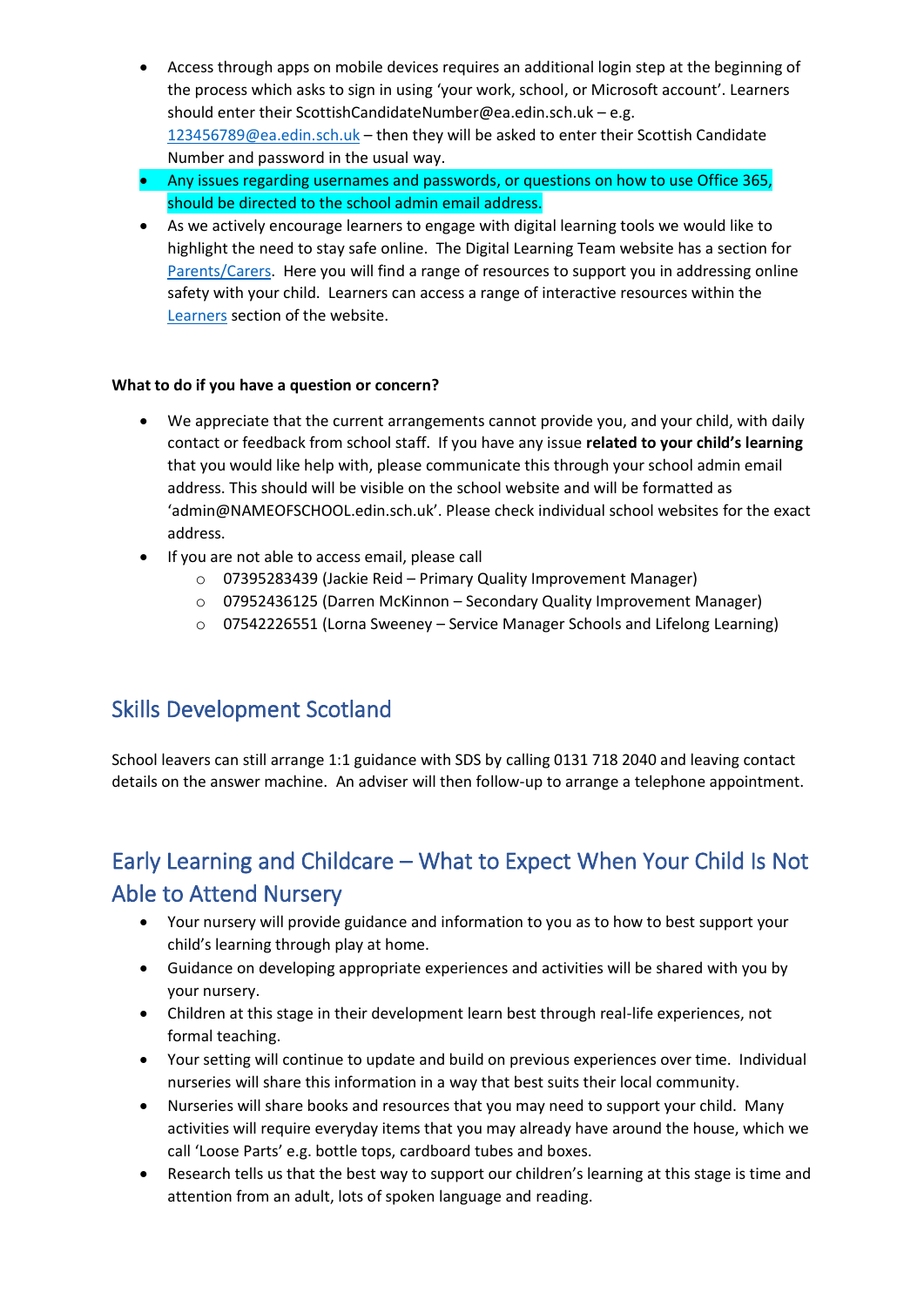- If your nursery uses eLearning journals please share your children's activities and experiences through photos and comments.
- If your nursery uses paper journals they will communicate how best to gather your child's learning journey at home.

# Parent and Carer Information on the Support for Edinburgh's Most Vulnerable during Covid-19 School Closures

## **Who meets criteria for support?**

Please note as per government guidance, our priority is to keep children safe and reduce risk of the spread of the Covid-19 Virus. For this reason almost all learning and support will be carried out remotely. There will be a very few number of our most vulnerable children who may need face to face support such as:

- A child or young person who is currently on Child Protection Register or who is considered at high risk of harm or neglect.
- Looked After Children (at home or away from home), Kinship Care
- Young Carers
- Children with complex additional support needs

## **How will we support the most vulnerable?**

- Schools will provide learning experiences for all children and young people. Most learners will be supported through their school's approach to home learning.
- Technology to support remote learning may be provided for our most vulnerable children and young people.
- Bilingual Support Assistants (BSA) can support communication with families. Please ask your school if you need this.
- Interpretation and Translation Service can also support communication with bilingual learners' families. Please ask you school if you need this.
- A few children may be able to access some of our hub schools if we can risk assess their needs safe to do this.

## **Pupils Receiving Supports from Wider Partners**

- The majority of support from wider partners such as social work, ASL service and third sector will be carried out remotely for children.
- A very few children will have bespoke face to face support if this is assessed essential to keep them safe.

## **Pupils with complex additional support needs**

- The majority of children and young people with complex additional support needs will be supported remotely by school staff.
- 2 hubs will run in 2 of our special schools, Braidburn and St Crispin's. This is to provide support for a few pupils who are our most vulnerable children with complex additional support needs.
- Easter Holiday Provision is being explored for our most vulnerable pupils. This will be a limited resource.

Parents may choose not to receive the support offered.

## **Child/ Young Person's Planning Meetings**